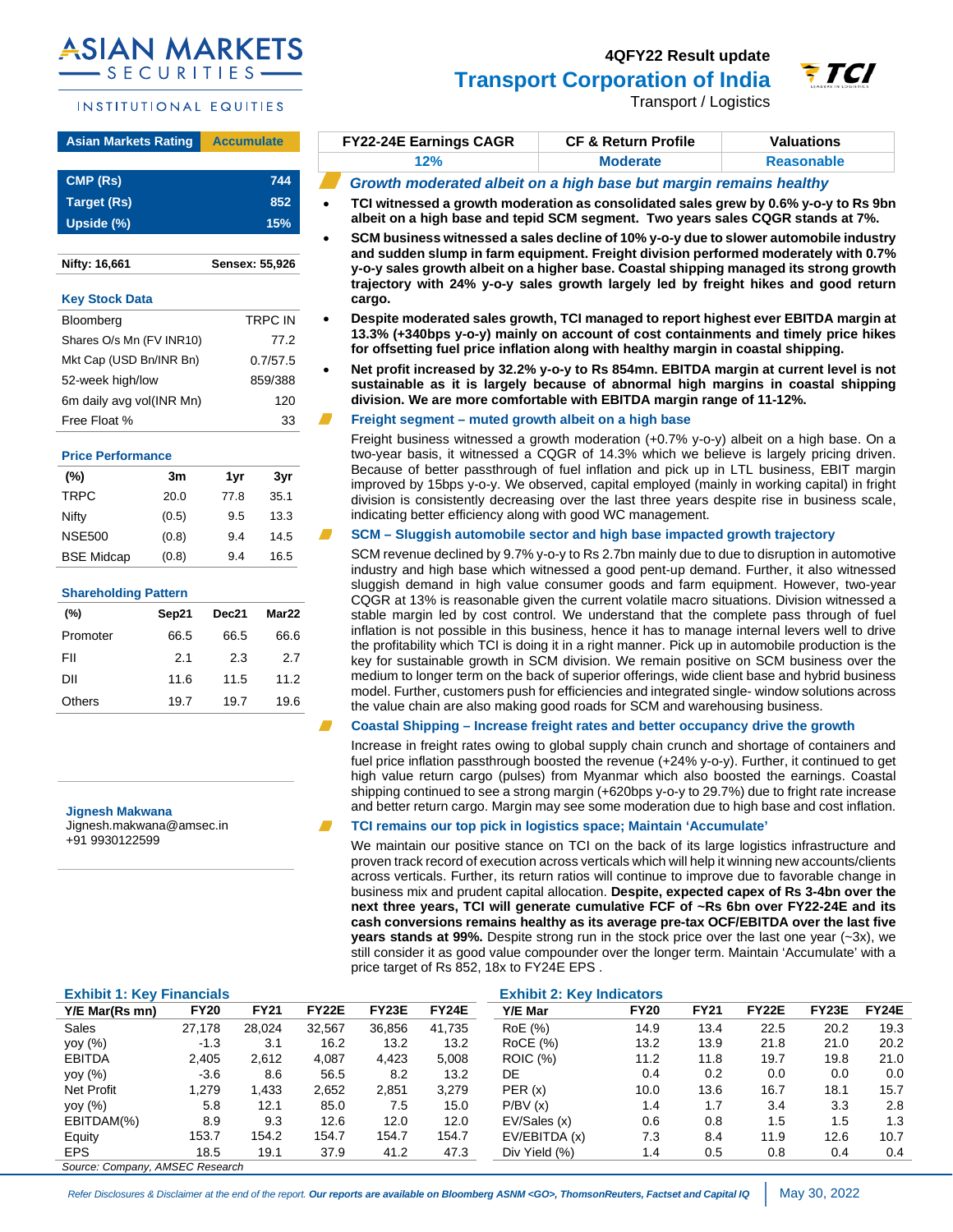# **Exhibit 3: 4QFY22 Quarterly Financials (Consolidated)**



| Particulars (Rs. mn)     | Q4FY21  | Q1FY22  | Q2FY22  | Q3FY22  | <b>Q4FY22</b> | $V-O-V$<br>change | $q$ -o-q<br>change | <b>FY22</b> | <b>FY21</b> | $y$ -o-y<br>change |
|--------------------------|---------|---------|---------|---------|---------------|-------------------|--------------------|-------------|-------------|--------------------|
| Income from operations   | 8,926.9 | 6,961.3 | 8,251.4 | 8,376.8 | 8,977.3       | 0.6%              | 7.2%               | 32,566.8    | 28,023.9    | 16.2%              |
| Less: Expenditures       |         |         |         |         |               |                   |                    |             |             |                    |
| Operating cost           | 7,295.3 | 5,609.3 | 6,542.0 | 6,575.4 | 7,035.2       | $-3.6%$           | 7.0%               | 25,761.9    | 22,972.4    | 12.1%              |
| Staff cost               | 439.9   | 412.5   | 411.5   | 436.7   | 439.1         | $-0.2%$           | 0.5%               | 1,699.8     | 1,454.9     | 16.8%              |
| Other cost               | 305.4   | 182.0   | 252.8   | 272.9   | 310.0         | 1.5%              | 13.6%              | 1,017.7     | 984.4       | 3.4%               |
| <b>EBITDA</b>            | 886.3   | 757.5   | 1,045.1 | 1,091.8 | 1,193.0       | 34.6%             | 9.3%               | 4,087.4     | 2,612.2     | 56.5%              |
| Other Income             | 112.8   | 40.8    | 29.2    | 53.2    | 75.9          | $-32.7%$          | 42.7%              | 199.1       | 254.7       | $-21.8%$           |
| Depreciation             | 280.3   | 247.3   | 256.4   | 255.2   | 371.3         | 32.5%             | 45.5%              | 1,130.2     | 928.1       | 21.8%              |
| <b>EBIT</b>              | 718.8   | 551.0   | 817.9   | 889.8   | 897.6         | 24.9%             | 0.9%               | 3,156.3     | 1,938.8     | 62.8%              |
| Interest                 | 60.9    | 47.1    | 32.9    | 25.9    | 22.4          | $-63.2%$          | $-13.5%$           | 128.3       | 267.0       | $-51.9%$           |
| <b>Profit Before Tax</b> | 657.9   | 503.9   | 785.0   | 863.9   | 875.2         | 33.0%             | 1.3%               | 3,028.0     | 1,671.8     | 81.1%              |
| Tax                      | 80.7    | 63.8    | 96.2    | 108.0   | 108.5         | 34.4%             | 0.5%               | 376.5       | 238.3       | 58.0%              |
| <b>Profit after Tax</b>  | 577.2   | 440.1   | 688.8   | 755.9   | 766.7         | 32.8%             | 1.4%               | 2,651.5     | 1,433.5     | 85.0%              |
| Extraordinary items      | (26.3)  |         |         |         |               | <b>NA</b>         | <b>NA</b>          |             | (130.6)     | <b>NA</b>          |
| <b>Net Profit</b>        | 550.9   | 440.1   | 688.8   | 755.9   | 766.7         | 39.2%             | 1.4%               | 2,651.5     | 1,302.9     | 103.5%             |
| share in profits         | 104.1   | 34.6    | 72.8    | 72.2    | 97.1          | $-6.7%$           | 34.5%              | 276.7       | 201.3       | 37.5%              |
| Minority Int             | 8.9     | 6.0     | 7.5     | 8.8     | 9.8           | 10.1%             | 11.4%              | 32.1        | 32.9        | $-2.4%$            |
| <b>Net Profit</b>        | 646.1   | 468.7   | 754.1   | 819.3   | 854.0         | 32.2%             | 4.2%               | 2,896.1     | 1,471.3     | 96.8%              |
| <b>EPS</b>               | 8.4     | 6.1     | 9.8     | 10.7    | 11.1          | 32.2%             | 4.2%               | 37.7        | 19.1        | 96.8%              |
| <b>Operating Matrix</b>  | 672.4   | 468.7   | 754.1   | 819.3   |               | $-100.0\%$        |                    |             |             |                    |
| Operating cost/Sales     | 81.7%   | 80.6%   | 79.3%   | 78.5%   | 78.4%         | -336              | -13                | 79.1%       | 82.0%       | -287               |
| Staff cost/Sales         | 4.9%    | 5.9%    | 5.0%    | 5.2%    | 4.9%          | -4                | $-32$              | 5.2%        | 5.2%        | 3                  |
| Others/Sales             | 3.4%    | 2.6%    | 3.1%    | 3.3%    | 3.5%          | 3                 | 20                 | 3.1%        | 3.5%        | $-39$              |
| <b>EBITDA Margin</b>     | 9.9%    | 10.9%   | 12.7%   | 13.0%   | 13.3%         | 336               | 26                 | 12.6%       | 9.3%        | 323                |
| Net Margin               | 7.2%    | 6.7%    | 9.1%    | 9.8%    | 9.5%          | 228               | $-27$              | 8.9%        | 5.3%        | 364                |
| <b>ETR</b>               | 12.3%   | 12.7%   | 12.3%   | 12.5%   | 12.4%         | 13                | -10                | 12.4%       | 14.3%       | $-182$             |

*Source: Company, AMSEC Research* 

# **Exhibit5: 4QFY22 Segmental Highlights (Consolidated)**

| Particulars (Rs. mn) | Q4FY21   | Q1FY22  | Q2FY22  | Q3FY22  | <b>Q4FY22</b> | $y$ -o-y<br>change | $q$ -o-q<br>change | <b>FY22</b> | <b>FY21</b> | $y$ -o-y<br>change |
|----------------------|----------|---------|---------|---------|---------------|--------------------|--------------------|-------------|-------------|--------------------|
| Revenue (Rs mn)      |          |         | 7.8%    | 7.5%    | 14.3%         |                    |                    |             |             |                    |
| Freight              | 4,762.9  | 3,646.7 | 4,127.9 | 4,323.1 | 4,797.4       | 0.7%               | 4.7%               | 16,895.1    | 14,785.2    | 14.3%              |
| <b>SCM</b>           | 3,041.4  | 2,262.6 | 2,843.3 | 2.787.9 | 2,745.2       | $-9.7%$            | $-1.9%$            | 10,639.0    | 9,738.2     | 9.3%               |
| Coastal Shipping     | 1,301.0  | 1,149.7 | 1,342.2 | 1,479.1 | 1,606.8       | 23.5%              | 10.2%              | 5,577.8     | 3,952.8     | 41.1%              |
| Wind                 | 5.3      | 15.0    | 20.8    | 5.5     | 11.5          | 117.0%             | $-73.6%$           | 52.8        | 5.3         | 896.2%             |
| Others/inter segment | (183.7)  | (112.7) | (82.8)  | (218.8) | (183.6)       | $-0.1%$            | 164.3%             | (597.9)     | (457.6)     | 30.7%              |
| Total                | 8,926.9  | 6,961.3 | 8,251.4 | 8,376.8 | 8,977.3       | 0.6%               | 1.5%               | 32,566.8    | 28,023.9    | 16.2%              |
| EBIT (Rs mn)         |          |         |         |         |               |                    |                    |             |             |                    |
| Freight              | 189.6    | 126.9   | 162.1   | 187.5   | 198.1         | 4.5%               | 5.7%               | 674.6       | 523.5       | 28.9%              |
| <b>SCM</b>           | 208.9    | 120.7   | 166.3   | 166.8   | 195.0         | $-6.7%$            | 16.9%              | 648.8       | 607.3       | 6.8%               |
| Coastal Shipping     | 305.5    | 293.3   | 480.0   | 539.5   | 476.8         | 56.1%              | $-11.6%$           | 1,789.6     | 735.5       | 143.3%             |
| Wind                 | (0.7)    | 9.8     | 15.4    | 15.4    | 5.6           | $-900.0\%$         | -63.6%             | 46.2        | 14.5        | 218.6%             |
| Total                | 703.3    | 550.7   | 823.8   | 909.2   | 875.5         | 24.5%              | $-3.7%$            | 3,159.2     | 1,880.8     | 68.0%              |
| EBIT %               |          |         |         |         |               | bps                | bps                |             |             |                    |
| Transport            | 4.0%     | 3.5%    | 3.9%    | 4.3%    | 4.1%          | 15                 | (21)               | 4.0%        | 3.5%        | 45                 |
| <b>SCM</b>           | 6.9%     | 5.3%    | 5.8%    | 6.0%    | 7.1%          | 23                 | 112                | 6.1%        | 6.2%        | (14)               |
| Coastal Shipping     | 23.5%    | 25.5%   | 35.8%   | 36.5%   | 29.7%         | 619                | (680)              | 32.1%       | 18.6%       | 1,348              |
| Wind                 | $-13.2%$ | 65.3%   | 74.0%   | 280.0%  | 48.7%         | 6,190              | (23,130)           | 87.5%       | 273.6%      | (18,608)           |
| Total                | 7.9%     | 7.9%    | 10.0%   | 10.9%   | 9.8%          | 187                | (110)              | 9.7%        | 6.7%        | 299                |

*Source: Company, AMSEC Research*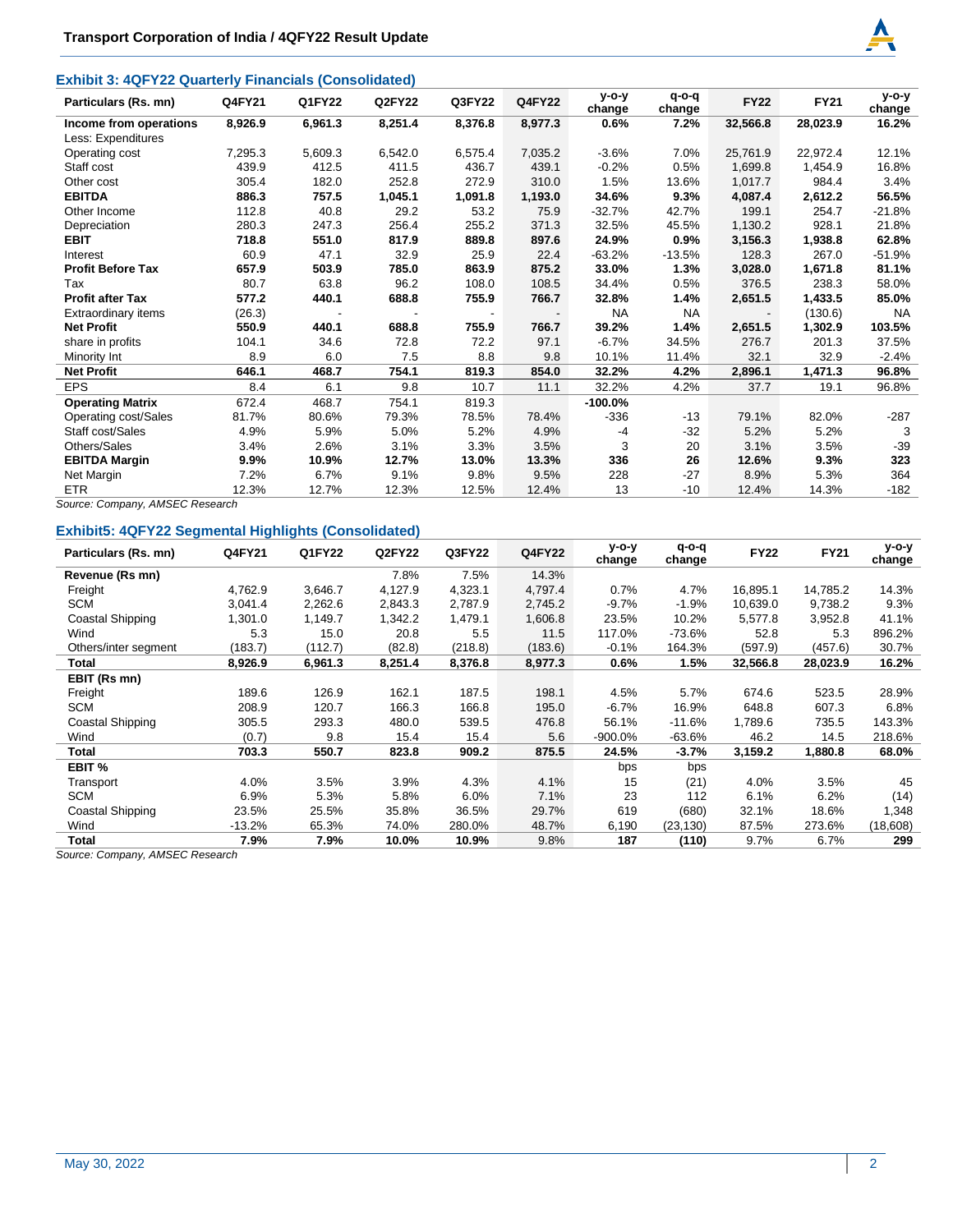

# **KTA from the earnings call**

# **Freight Division**

- Freight performance in Q4 was sluggish due to high base, otherwise almost growing inline with long term average.
- Freight rates increased by 5-10% across sectors.
- LTL business contributed 35% of freight business compared to 33% in FY21. RoCE from freight business crossed 20% targeted mark because of scale in better LTL segment.
- Margin in freight business increased due to 1) better utilization (load factor) 2) mix change and 3) new contracts. Further, base quarter margin impacted due to adverse mix change.

# **SCM**

- SCM business impacted due to supply side disruption in automobile and sudden drop in farm equipment.
- 75-85% of SCM business comes from mobility (PV, farm equipment, UV, etc.).
- Manny customers are moving from 'Just In Time' to 'Just In Case', resulting in higher demand for warehousing and supply chain managers.
- Adding capabilities in chemicals and ecommerce.
- Expecting 15% plus top line and bottom line growth in FY23 due to good pent up demand.

# **Coastal Shipping**

- Coastal shipping business continues to ride high on increase in freight rates and good high value return cargo from Myanmar.
- With some seasonal volatility, freight rates remain stable.
- Did 3 drydocks in FY22 and planning 3 dry docks in FY23.
- Ship acquisition will happen fag end of the year which will restrict the growth in shipping division for FY23.
- Despite inflation in ships, payback remains 6-7 years in coastal shipping division due to much improved freight/container rates.

# **JV & Associates**

- FY22 performance, TCI CONCOR, TCI Cold chain and Transystem revenue grew by -7%/62%/30% y-o-y respectively.
- Better growth in Transystem is on the back of strong performance delivery by the anchor client (Toyota Kirloskar).

# **Capex**

- Incurred a capex of Rs 468mn in FY22. Capex intensity may increase significantly in FY23 owing to ship acquisition (where it increases the budget for acquiring the ship).
- Shipping division will see Rs 1.2-1.3bn capex towards ship and container acquisitions.
- However, ship prices are still at escalated level.

# **Margin and growth guidance**

- Most contracts fuel price escalation and de-escalation which gets triggers with 5% movement in fuel prices in either direction.
- Despite some expected margin moderation in coastal shipping, EBITDA margin likely to remain at the current level but difficult to improve from the current level.
- Coastal shipping division may see margin compression but that will be compensated by margin expansion in other divisions.
- Reduction in useful life of all ships resulted in high depreciation but it will normalize in the coming quarters.
- Witnessing some near term headwinds and maintaining 10-15% revenue and earnings growth in FY23 largely led by LTL freight and SCM whereas coastal shipping division likely to see muted growth.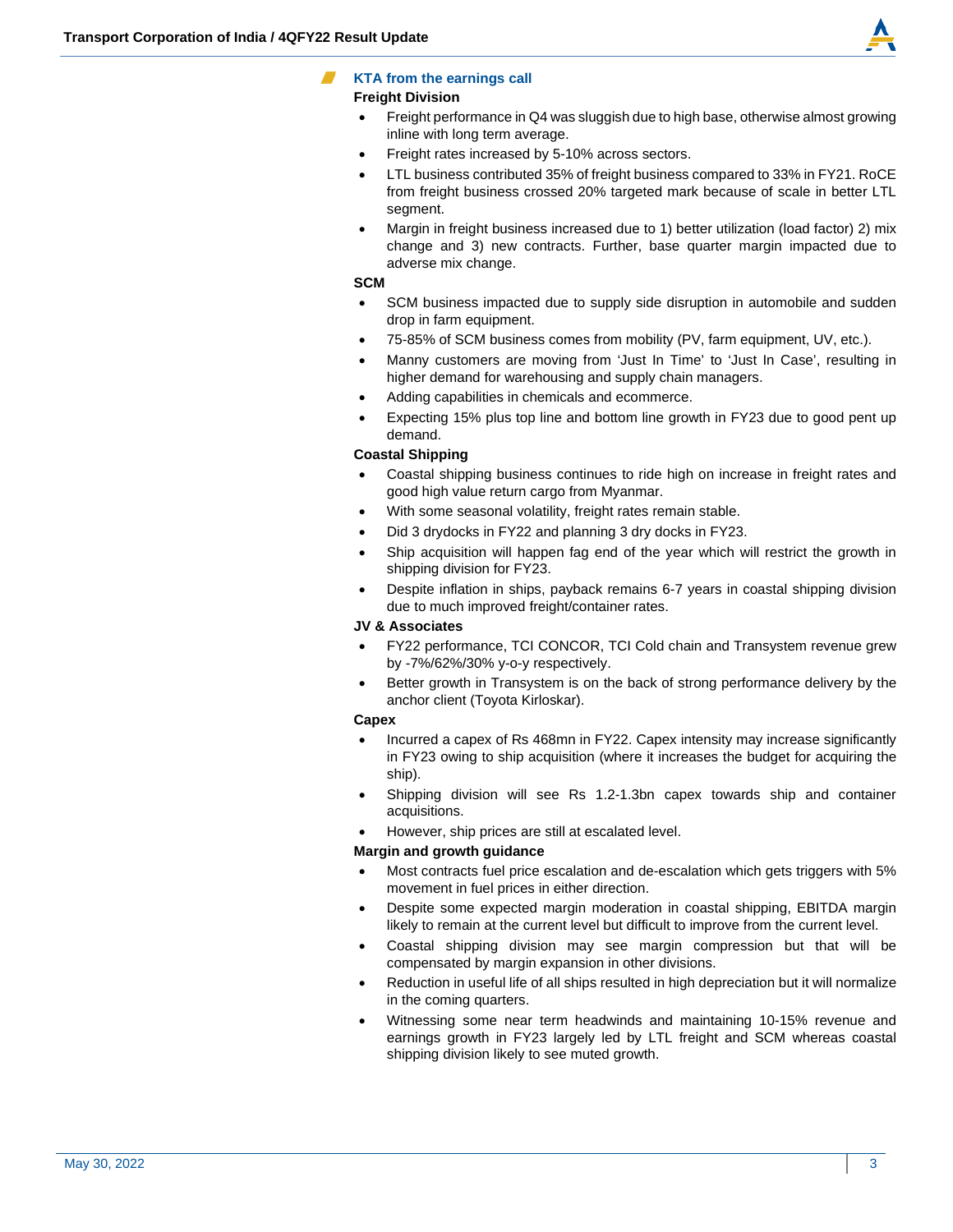# **Financials (Consolidated)** (Rs mn)



| <b>Profit and Loss Statement</b> |             |             |             |              |              | <b>Cash Flow Statement</b>      |             |             |             |              |              |
|----------------------------------|-------------|-------------|-------------|--------------|--------------|---------------------------------|-------------|-------------|-------------|--------------|--------------|
| Y/E (Mar)                        | <b>FY20</b> | <b>FY21</b> | <b>FY22</b> | <b>FY23E</b> | <b>FY24E</b> | Y/E (Mar)                       | <b>FY20</b> | <b>FY21</b> | <b>FY22</b> | <b>FY23E</b> | <b>FY24E</b> |
| Income from operation            | 27,178      | 28,024      | 32,567      | 36,856       | 41,735       | <b>PBT</b>                      | 1,591       | 1,743       | 3,028       | 3,394        | 3,904        |
| Less:                            |             |             |             |              |              | Non-cash adjustments            | 1,273       | 1,344       | 1,321       | 1,254        | 1,359        |
| Operating expenses               | 22,143      | 22,972      | 25,766      | 29,485       | 33,388       | Changes in working capital      | 231         | 181         | (163)       | (642)        | (763)        |
| Staff expenses                   | 1,572       | 1,455       | 1,700       | 1,843        | 2,087        | Tax & Interest Paid             | (410)       | 52          | (494)       | (543)        | (625)        |
| Admin and other exp.             | 1,058       | 984         | 1,013       | 1,106        | 1,252        | <b>Cashflow from operations</b> | 2,428       | 3,047       | 3,680       | 3,463        | 3,875        |
| <b>EBITDA</b>                    | 2,405       | 2,612       | 4,087       | 4,423        | 5,008        | Capital expenditure             | (1,321)     | (1, 241)    | (707)       | (1,500)      | (1,500)      |
| Depreciation                     | 825         | 928         | 1,130       | 1,202        | 1,307        |                                 |             |             |             |              |              |
| <b>Operating profit</b>          | 1,580       | 1,684       | 2,957       | 3,221        | 3,702        | Change in investments           | (14)        | (17)        | (31)        |              |              |
| Other income                     | 201         | 255         | 199         | 225          | 255          | Other investing cashflow        | (18)        | 196         | 35          |              |              |
| <b>EBIT</b>                      | 1,782       | 1,939       | 3,156       | 3,446        | 3,957        | <b>Cashflow from investing</b>  | (1, 353)    | (1,062)     | (702)       | (1,500)      | (1,500)      |
| Interest                         | 343         | 267         | 128         | 53           | 53           | Issue of equity                 | 24          | 40          | 34          |              |              |
| <b>Exceptional items</b>         |             |             |             |              |              | Issue/repay debt                |             |             |             |              |              |
| Profit before tax                | 1,438       | 1,672       | 3,028       | 3,394        | 3,904        | <b>Interest Paid</b>            | (343)       | (302)       | (105)       | (53)         | (53)         |
| Tax                              | 159         | 238         | 377         | 543          | 625          | Incr. / (Dec.) in Loan Funds    | (517)       | (1, 419)    | (2, 148)    |              |              |
| <b>PAT</b>                       | 1,279       | 1,433       | 2,652       | 2,851        | 3,279        | Dividends paid                  | (201)       | (96)        | (410)       | (214)        | (214)        |
| Share Profit from JVs            | 252         | 201         | 277         | 338          | 379          | Other financing cashflow        | 67          | (73)        | 49          |              |              |
| Minority Interest                | (8)         | (33)        |             |              |              | Cashflow from financing         |             |             |             |              |              |
| EO Items                         | (99)        | (131)       |             |              |              |                                 | (971)       | (1,849)     | (2,628)     | (266)        | (266)        |
| <b>Net Profit</b>                | 1,424       | 1,471       | 2,928       | 3,189        | 3,658        | Change in cash & cash eg        | 104         | 136         | 350         | 1,697        | 2,109        |
| Share O/s mn                     | 76.9        | 77.1        | 77.4        | 77.4         | 77.4         | Opening cash & cash eq          | 155         | 259         | 395         | 745          | 2,441        |
| <b>EPS Rs</b>                    | 18.5        | 19.1        | 37.9        | 41.2         | 47.3         | Closing cash & cash eq          | 259         | 395         | 745         | 2,441        | 4,550        |
|                                  |             |             |             |              |              | Free cash flow to firm          | 1,107       | 1,806       | 2,973       | 1,963        | 2,375        |

#### **Balance Sheet**

| Y/E Mar                         | <b>FY20</b> | <b>FY21</b> | <b>FY22</b> | <b>FY23E</b> | <b>FY24E</b> | <b>Ratios</b>                   |             |                |              |              |              |
|---------------------------------|-------------|-------------|-------------|--------------|--------------|---------------------------------|-------------|----------------|--------------|--------------|--------------|
| <b>APPLICATION OF FUNDS:</b>    |             |             |             |              |              | Y/E (Mar)                       | <b>FY20</b> | <b>FY21</b>    | <b>FY22</b>  | <b>FY23E</b> | <b>FY24E</b> |
| <b>Non Current Assets</b>       |             |             |             |              |              | <b>PER SHARE</b>                |             |                |              |              |              |
| <b>Gross Fixed Assets</b>       | 14,600      | 15,454      | 16,416      | 17,916       | 19,416       | <b>EPS Rs</b>                   | 18.5        | 19.1           | 37.9         | 41.2         | 47.3         |
| Less: Accumulated Dep.          | 7,117       | 8,045       | 9,176       | 10,377       | 11,684       | <b>CEPS Rs</b>                  | 29.3        | 31.1           | 52.5         | 56.8         | 64.2         |
| <b>Fixed Assets</b>             | 7,483       | 7,409       | 7,241       | 7,539        | 7,732        | Book Value Rs                   | 133.2       | 151.7          | 184.9        | 223.4        | 267.9        |
| Capital work in progress        | 216         | 52          | 73          | 73           | 73           | <b>VALUATION</b>                |             |                |              |              |              |
| Right to use                    | 234         | 638         | 773         | 773          | 773          | EV / Net Sales                  | 0.6         | 0.8            | 1.5          | 1.5          | 1.3          |
| Noncurrent investment           | 1,354       | 1,500       | 1,780       | 2,118        | 2,496        | EV / EBITDA                     | 7.3         | 8.4            | 11.9         | 12.6         | 10.7         |
| Deferred tax assets             |             |             | $\sim$      |              | ä,           | $P / E$ Ratio                   | 10.0        | 13.6           | 16.7         | 18.1         | 15.7         |
| Long term loans and adv.        |             |             |             |              | ÷,           | P / BV Ratio                    | 1.4         | 1.7            | 3.4          | 3.3          | 2.8          |
| Other non-current assets        |             |             |             |              |              | FCF Yield (%)                   | 7.8         | 9.0            | 6.1          | 3.4          | 4.1          |
| <b>Current Assets</b>           |             |             |             |              |              | <b>GROWTH YOY%</b>              |             |                |              |              |              |
| Inventories                     | 66          | 71          | 85          | 81           | 91           | Sales Growth                    | $-1.3$      | 3.1            | 16.2         | 13.2         | 13.2         |
| Sundry debtors                  | 4.873       | 5.110       | 5.083       | 5.752        | 6.513        | <b>EBITDA Growth</b>            | $-3.6$      | 8.6            | 56.5         | 8.2          | 13.2         |
| Cash and bank                   | 259         | 395         | 745         | 2,441        | 4,550        | <b>Net Profit Growth</b>        | $-2.0$      | 3.3            | 99.0         | 8.9          | 14.7         |
| Short loans and advances        | 2,349       | 2,213       | 2,492       | 2,821        | 3,194        | <b>Gross Fixed Asset Growth</b> | 7.7         | 5.8            | 6.2          | 9.1          | 8.4          |
| Others current assets           |             |             |             |              | ÷.           | <b>PROFITABILITY</b>            |             |                |              |              |              |
| <b>Total Assets</b>             | 16,833      | 17,388      | 18,270      | 21,597       | 25,424       | Gross Profit/ Net sales (%)     |             |                |              |              |              |
| SOURCES OF FUNDS:               |             |             |             |              |              | EBITDA / Net Sales (%)          | 8.9         | 9.3            | 12.6         | 12.0         | 12.0         |
| <b>Share Capital</b>            | 154         | 154         | 155         | 155          | 155          | EBIT / Net sales (%)            | 6.6         | 6.9            | 9.7          | 9.4          | 9.5          |
| Reserves                        | 10,085      | 11,543      | 14,148      | 17,123       | 20,568       | NP / Total income (%)           | 5.2         | 5.3            | 9.0          | 8.7          | 8.8          |
| <b>Shareholders Funds</b>       | 10,239      | 11,697      | 14,303      | 17,278       | 20,722       | CFO (pre-tax) / EBITDA (%)      | 118.0       | 114.7          | 102.1        | 90.6         | 89.9         |
| Minority interest               | 57          | 86          | 274         | 274          | 274          | CFO (post-tax) / PAT(%)         | 170.5       | 207.1          | 125.7        | 108.6        | 105.9        |
| <b>Non-Current Liabilities</b>  |             |             |             |              |              | <b>ROE</b> (%)                  | 14.9        | 13.4           | 22.5         | 20.2         | 19.3         |
| Long term borrowings            | 3,686       | 2,347       | 619         | 619          | 619          | ROCE (%)                        | 13.2        | 13.9           | 21.8         | 21.0         | 20.2         |
| Lease Liability                 | 35          | 208         | 265         | 265          | 265          | Tax / PBT %                     | 11.1        | 14.3           | 12.4         | 16.0         | 16.0         |
| Deferred tax liability          | 302         | 273         | 276         | 276          | 276          | <b>TURNOVER</b>                 |             |                |              |              |              |
| Other long term liabilities     |             | $\sim$      |             | ÷.           | ÷.           | Net Working Cycle               | 58          | 58             | 50           | 49           | 49           |
| Long-term provisions            |             | $\sim$      |             |              | ÷,           | Debtors Velocity (Days)         | 65          | 67             | 57           | 57           | 57           |
| <b>Current Liab &amp; Prov</b>  | 2,515       | 2,777       | 2,534       | 2,886        | 3,268        | Inventory (Days)                | 1           | $\overline{1}$ | $\mathbf{1}$ | 1            | $\mathbf{1}$ |
| <b>Total Equity &amp; Liab.</b> | 16,833      | 17,388      | 18,270      | 21,597       | 25,424       | Creditors Velocity (Days)       | 9           | 10             | 9            | 9            | 9            |
| Net working capital             | 4,772       | 4,618       | 5,125       | 5,767        | 6,531        | <b>Current Ratio</b>            | 3.0         | 2.8            | 3.3          | 3.8          | 4.4          |
| <b>Total Gross Debt</b>         | 3,686       | 2,347       | 619         | 619          | 619          | <b>Quick Ratio</b>              | 3.0         | 2.8            | 3.3          | 3.8          | 4.4          |
| <b>Total Net debt</b>           | 3,426       | 1,952       | (125)       | (1,822)      | (3,931)      | <b>LIQUIDITY</b>                |             |                |              |              |              |
| Total capital employed          | 14,318      | 14,611      | 15,736      | 18,711       | 22,156       | <b>Gross Asset Ratio</b>        | 1.9         | 1.9            | 2.0          | 2.1          | 2.2          |
|                                 |             |             |             |              |              | <b>Total Asset Ratio</b>        | 2.0         | 1.9            | 2.1          | 2.1          | 2.0          |
|                                 |             |             |             |              |              | Net Debt-Equity Ratio           | 0.3         | 0.2            | 0.0          | $-0.1$       | $-0.2$       |

| Quiun Natio              | J.U   | z.o  | o.o   | o.o    | 4.4    |
|--------------------------|-------|------|-------|--------|--------|
| <b>LIQUIDITY</b>         |       |      |       |        |        |
| <b>Gross Asset Ratio</b> | 1.9   | 1.9  | 2.0   | 2.1    | 2.2    |
| <b>Total Asset Ratio</b> | 2.0   | 1.9  | 2.1   | 2.1    | 2.0    |
| Net Debt-Equity Ratio    | 0.3   | 0.2  | 0.0   | $-0.1$ | $-0.2$ |
| <b>Interest Coverage</b> | 4.6   | 6.3  | 23.0  | 61.2   | 70.3   |
| <b>PAYOUT</b>            |       |      |       |        |        |
| Payout %                 | 20.0  | 20.0 | 20.0  | 20.0   | 20.0   |
| Dividend %               | 131.0 | 62.1 | 264.8 | 138.0  | 138.0  |
| Yield %                  | 1.4   | 0.5  | 0.8   | 0.4    | 0.4    |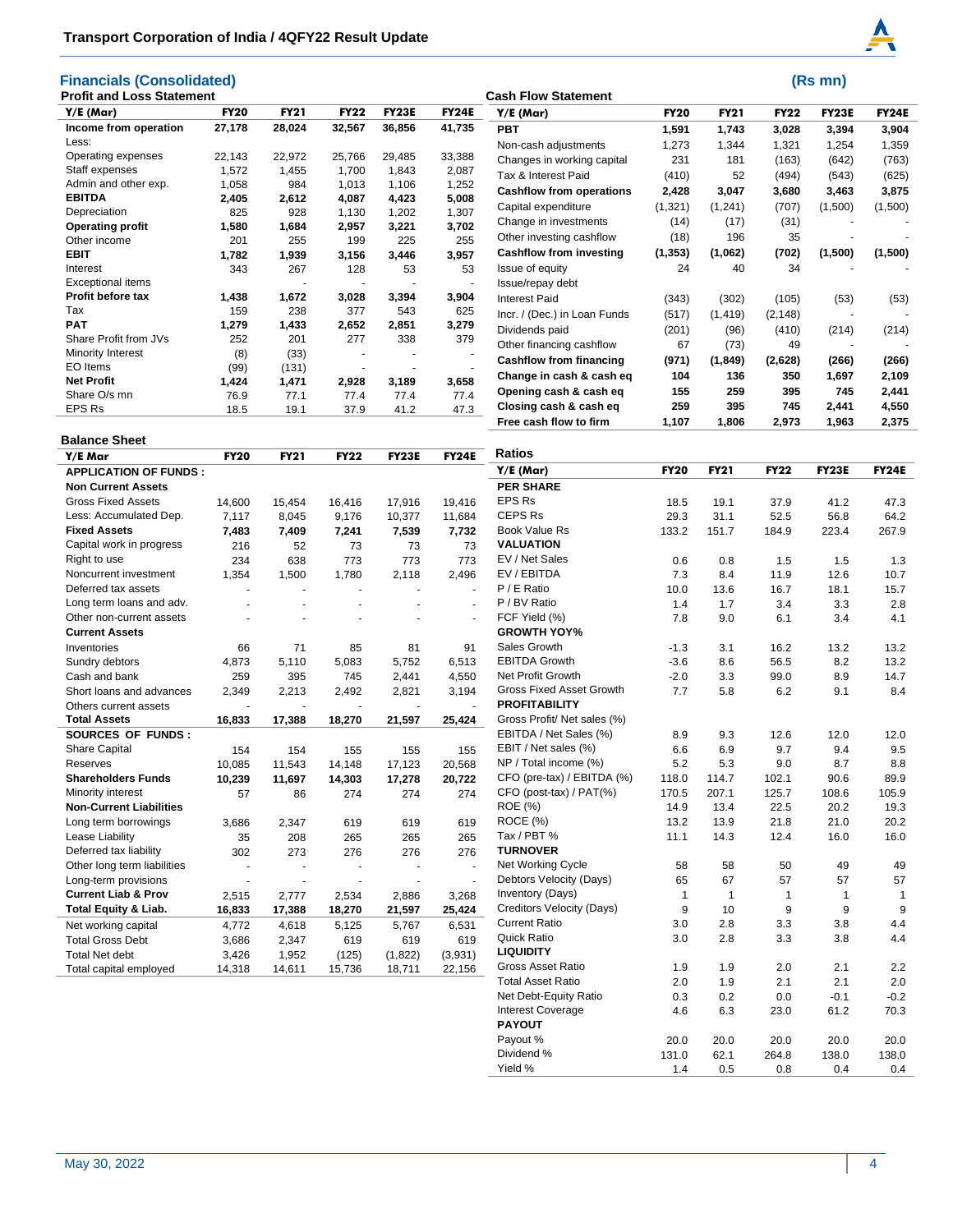

# **Recommendation rationale Sector rating Sector rating Sector rating Sector rating**

| <b>Buy:</b> Potential upside of | >+15% (absolute returns)              | Overweight:     | The se           |
|---------------------------------|---------------------------------------|-----------------|------------------|
| Accumulate:                     | $> +5$ to $+15%$                      |                 | to the \$        |
| Hold/Reduce:                    | $+5$ to $-5%$                         | Underweight:    | The se           |
| Sell:                           | $< -5\%$                              |                 | relative         |
| Not Rated (NR):                 | No investment opinion on the<br>stock | <b>Neutral:</b> | The se<br>the Se |

| Overweight:     | The sector is expected to outperform relative<br>to the Sensex.   |  |
|-----------------|-------------------------------------------------------------------|--|
| Underweight:    | The sector is expected to underperform<br>relative to the Sensex. |  |
| <b>Neutral:</b> | The sector is expected to perform in line with<br>the Sensex.     |  |

# **Disclosures**

This Report is published by Asian Markets Securities Private Limited (hereinafter referred to as "AMSEC") for private circulation. AMSEC is a registered Stock Broker with National Stock Exchange of India Limited and BSE Limited in cash and derivatives segments. It is also having registration as a Depository Participant with CDSL and as Portfolio Manager. 'AMSEC is registered Research Analyst under SEBI (Research Analyst) Regulations, 2014 having Registration Number as INH000001378.'

AMSEC has other business divisions with independent research teams separated by Chinese walls, and therefore may, at times, have different or contrary views on stocks and markets.

AMSEC or its associates have not been debarred / suspended by SEBI or any other regulatory authority for accessing / dealing in securities Market. AMSEC, its associates or analyst or his relatives do not hold any financial interest in the subject company. AMSEC or its associates or Analyst do not have any conflict or material conflict of interest at the time of publication of the research report with the subject company. AMSEC or its associates or Analyst or his relatives hold / do not hold beneficial ownership of 1% or more in the subject company at the end of the month immediately preceding the date of publication of this research report.

AMSEC or its associates / analyst has not received any compensation / managed or co-managed public offering of securities of the company covered by Analyst during the past twelve months. AMSEC or its associates have not received any compensation or other benefits from the company covered by Analyst or third party in connection with the research report. Analyst has not served as an officer, director or employee of subject company and AMSEC / analyst has not been engaged in market making activity of the subject company.

**Analyst Certification:** *I, Jignesh Makwana*, the research analysts and authors of this report, hereby certify that the views expressed in this research report accurately reflects my personal views about the subject securities, issuers, products, sectors or industries. It is also certified that no part of the compensation of the analyst(s) was, is, or will be directly or indirectly related to the inclusion of specific recommendations or views in this research. The analyst(s) principally responsible for the preparation of this research report and has taken reasonable care to achieve and maintain independence and objectivity in making any recommendations.

| 1. Name of the Analyst / Associate                                        | Jignesh Makwana |
|---------------------------------------------------------------------------|-----------------|
| 2. Analysts' ownership of any stock related to the information contained: | Nil             |
| 3. AMSEC ownership of any stock related to the information contained:     | None            |
| 4. Broking relationship with company covered:                             | None            |
| 5. Investment Banking relationship with company covered:                  | None            |